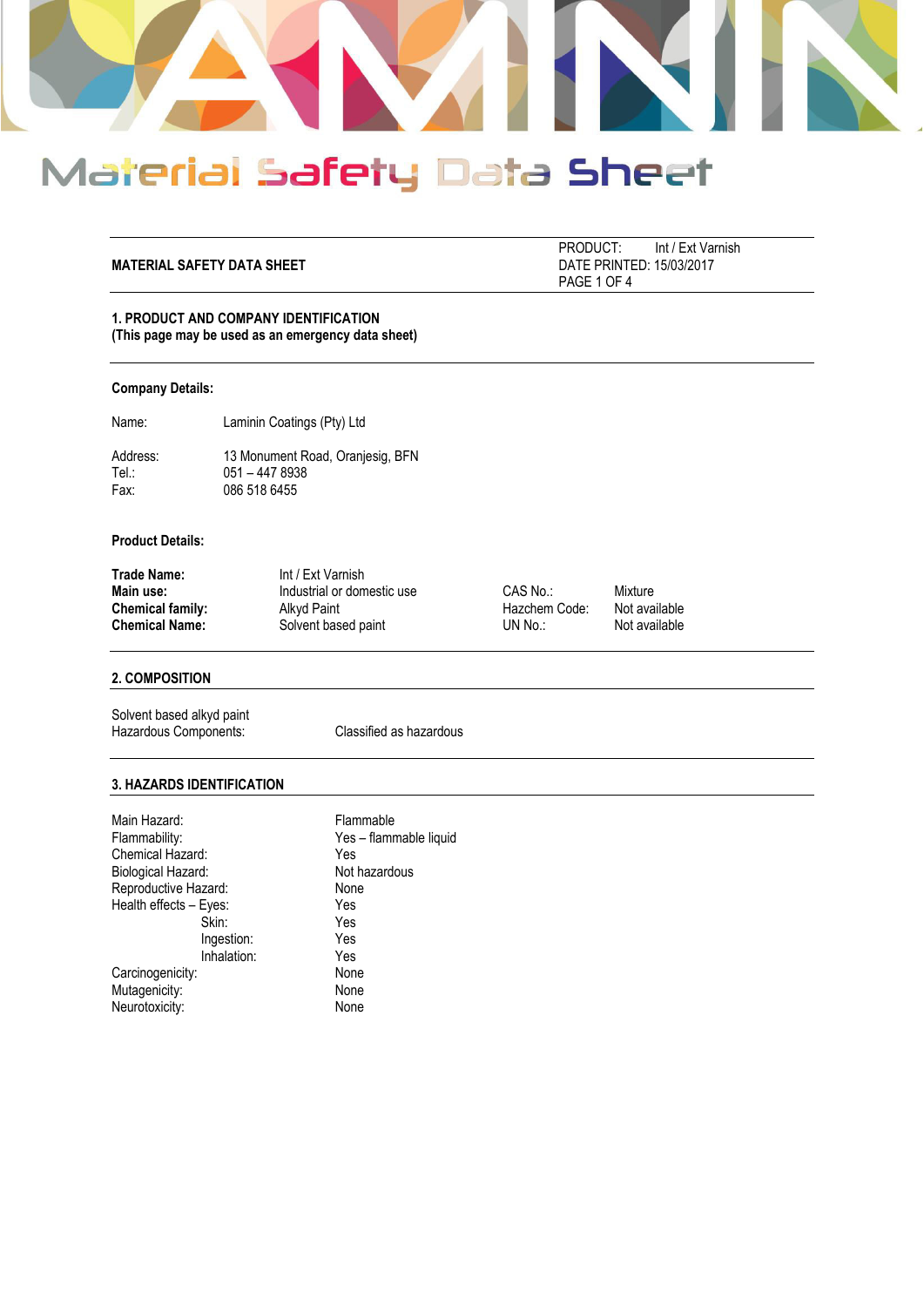

|                                   | PRODUCT:                 | Int / Ext Varnish |
|-----------------------------------|--------------------------|-------------------|
| <b>MATERIAL SAFETY DATA SHEET</b> | DATE PRINTED: 15/03/2017 |                   |
|                                   | PAGE 2 OF 4              |                   |

### **4. FIRST AID MEASURES**

| In contact with eyes:             | Wash with lukewarm water for several minutes while holding eyelids open or until irritation subsides<br>and seek medical advice.                                                     |
|-----------------------------------|--------------------------------------------------------------------------------------------------------------------------------------------------------------------------------------|
| In contact with skin:             | Wash with white spirits before the solution dries and remove any contaminated clothing and wash<br>with large amounts of soap and water. If irritation persists seek medical advice. |
| If ingested:                      | May cause nausea. Do not induce vomiting. Drink as much water as possible<br>and seek medical advice immediately.                                                                    |
| If inhaled:<br>Other precautions: | Remove to well ventilated area. In severe cases seek medical advice.<br>Avoid prolonged contact with skin.                                                                           |

### **5. FIRE FIGHTING MEASURES**

|                  | Extinguishing media: Water, carbon dioxide or dry chemicals                                                                                                           |
|------------------|-----------------------------------------------------------------------------------------------------------------------------------------------------------------------|
| Special hazards: | This product is solvent based and is flammable. Dry resin will burn producing<br>carbon dioxide and sometimes oxides of nitrogen accompanied by dense black<br>smoke. |
|                  | Protective clothing: Protective clothing and a self-contained breathing apparatus                                                                                     |

### **6. ACCIDENTAL RELEASE MEASURES**

| Personal precautions:         | Protective gloves. Overalls and footwear. Respiratory equipment if in an enclosed area.<br>Eliminate all ignition sources |
|-------------------------------|---------------------------------------------------------------------------------------------------------------------------|
| Environmental precautions:    | Do not wash into drains unless leading to a suitable effluent process.                                                    |
| Small spills:                 | Absorb with sand or rags before the paint is allowed to dry.                                                              |
| Large spills:                 | Contain and pump into a receiving vessel for removal.                                                                     |
| Waste disposal:               | Check with Federal, Provincial and local Government regulations and<br>requirements for disposal.                         |
| <b>7 HANDLING AN OTODA OF</b> |                                                                                                                           |

# **7. HANDLING AN STORAGE**

| Suitable material: | Steel containers.                                                            |
|--------------------|------------------------------------------------------------------------------|
| Handling:          | Wear protective gloves, goggles, overalls and apron                          |
|                    | Observe good housekeeping practice.                                          |
|                    | Keep workplace well ventilated                                               |
| Storage:           | Store under cover at temperatures above freezing and out of direct sunlight. |
|                    | Containers should be properly sealed.                                        |
|                    | Open in ventilated surroundings as small levels of VOC may accumulate in top |
|                    | void of the containers.                                                      |
|                    | Stir before use! Keep out of reach of children.                              |

### **8. EXPOSURE CONTROL / PERSONAL PROTECTION**

| Occupational exposure limits:      | Not applicable                                                                                 |
|------------------------------------|------------------------------------------------------------------------------------------------|
| Engineering control measures:      | Use mechanical ventilation to reduce exposure.                                                 |
| Personal protection - respiratory: | Breathing apparatus if ventilation is not adequate                                             |
| Personal protection – eye:         | Safety goggles are recommended                                                                 |
| Personal protection - skin:        | Safety goggles, waterproof overalls and boots are recommended in cases of<br>severe splashing. |
| Other protection:                  | Do not eat drink or smoke when handling the product.                                           |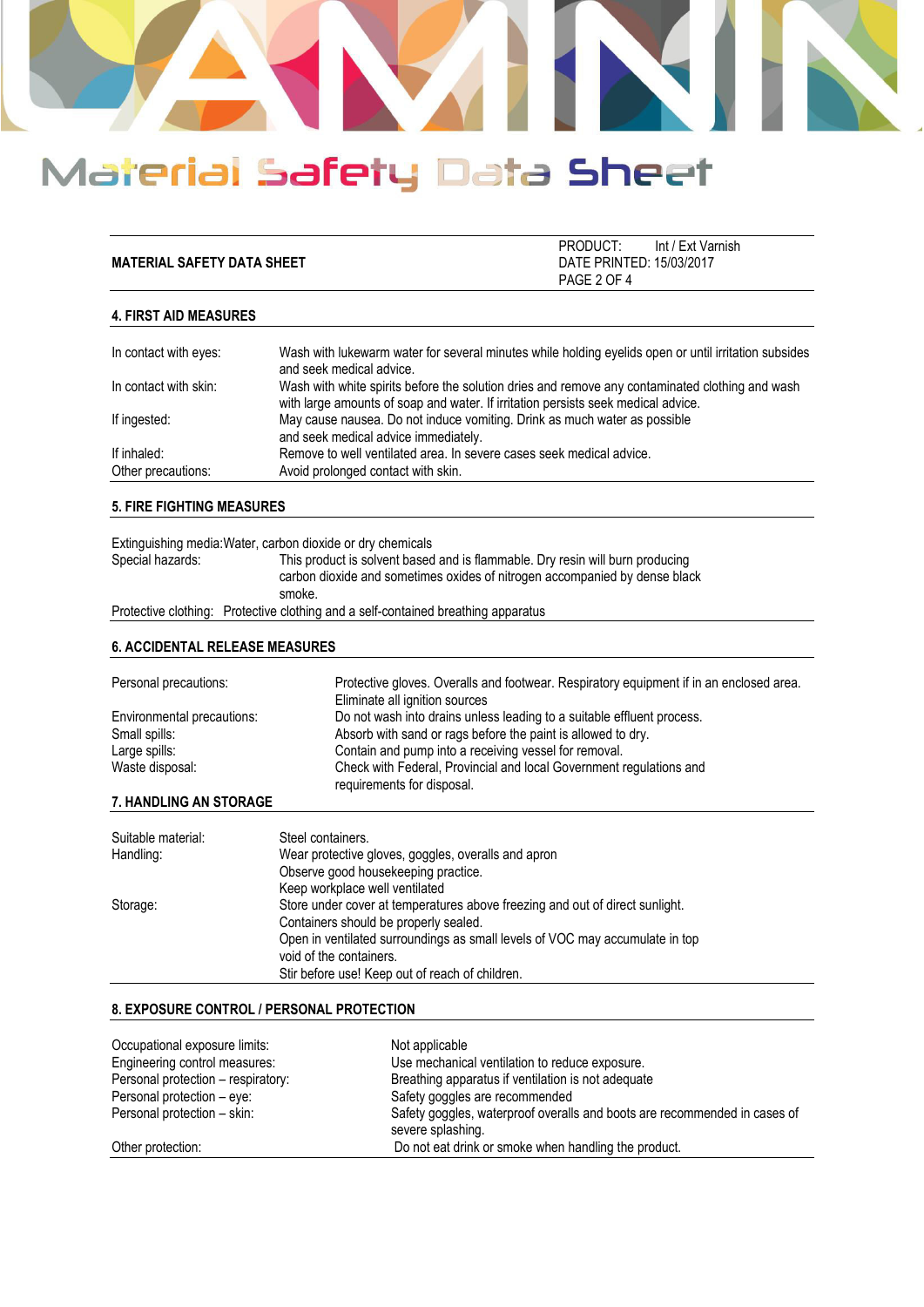

**MATERIAL SAFETY DATA SHEET** 

PRODUCT: Int / Ext Varnish<br>DATE PRINTED: 15/03/2017 PAGE 3 OF 4

# **9. PHYSICAL and CHEMICAL PROPERTIES**

| Liauid                                                               |
|----------------------------------------------------------------------|
| White / Coloured pourable liquid                                     |
| Characteristic                                                       |
| Not applicable                                                       |
| 100°C (as for Water)                                                 |
| Combustible                                                          |
| Not applicable                                                       |
| Heavier than air                                                     |
| $0.85 - 0.90$ (as supplied)                                          |
| Not soluble                                                          |
| Soluble in some alcohols, esters and aromatic and aliphatic solvents |
|                                                                      |

#### **10. STABILITY and REACTIVITY**

| Stability:                        | Stable under recommended conditions of storage.                     |
|-----------------------------------|---------------------------------------------------------------------|
| Incompatible materials:           | Not available                                                       |
| Conditions to void:               | Extremes temperatures in closed containers / sparks and open flames |
| Hazardous decomposition products: | None                                                                |
| Hazardous reactions:              | None / Will not occur                                               |

#### **11. TOXICOLOGICAL INFORMATION**

| Acute Toxicity:<br>Skin and eye contact:<br>Acute / Chronic Toxicity: | Long term experience of handling this class of product under industrial<br>conditions indicate the absence of chronic or acute effects.<br>Aliphatic Solvents: Has been known to cause Dermatitis or kidney damage.<br>It can also cause a headache or coordination problems.<br>White spirits has been known to cause Dermatitis, conjunctivitis, corneal damage, nausea,<br>vomiting, diarrhea, headache and dizziness. |
|-----------------------------------------------------------------------|---------------------------------------------------------------------------------------------------------------------------------------------------------------------------------------------------------------------------------------------------------------------------------------------------------------------------------------------------------------------------------------------------------------------------|
| Carcinogenicity:                                                      | None known                                                                                                                                                                                                                                                                                                                                                                                                                |
| Mutagenicity:                                                         | None known                                                                                                                                                                                                                                                                                                                                                                                                                |
| Neurotoxicity:                                                        | None known                                                                                                                                                                                                                                                                                                                                                                                                                |
| Reproductive hazards:                                                 | None known                                                                                                                                                                                                                                                                                                                                                                                                                |

#### **12. ECOLOGICAL INFORMATION**

| Aquatic toxicity – fish:    | high toxicity                          |
|-----------------------------|----------------------------------------|
| Aquatic toxicity – daphnia: | none known                             |
| Aquatic toxicity – algae:   | none known                             |
| Biodegradability:           | The base polymer is slowly biodegraded |

# **13. DISPOSAL CONSIDERATIONS**

Disposal of product and packaging should always comply with local and national regulations.

Recover liquid with absorbent material. Disposal methods: Waste product should not be discharged directly into drains or waterways without treatment. Waste water containing product should be treated in a separation and biological treatment plant. Disposal of packaging: Containers may be cleaned and returned to the supplier for re-use.